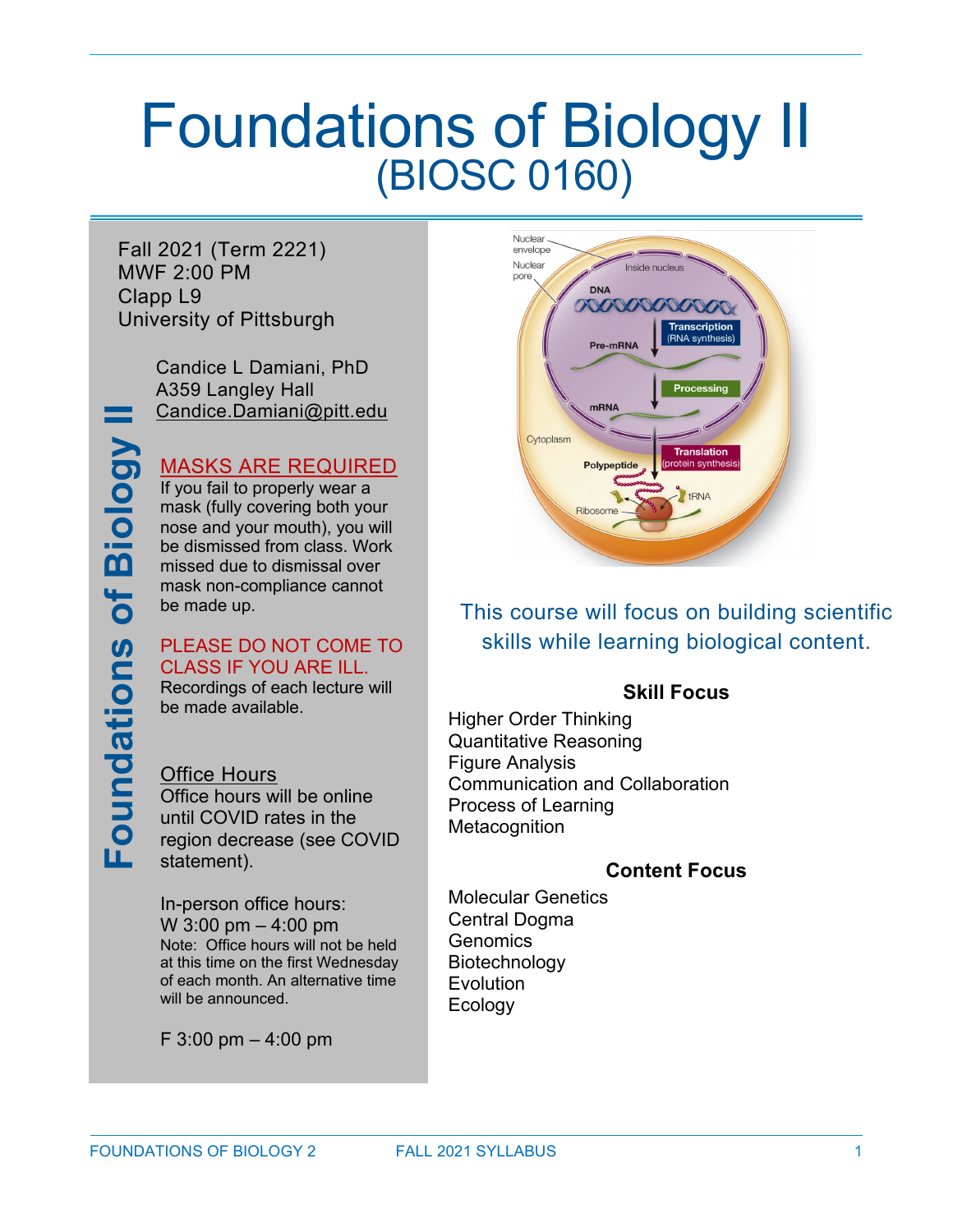### **Required Materials**

#### **Textbook**

LIFE, 12th edition, Sadava Available via Inclusive Access in Canvas

A working electronic device (ie laptop, tablet, phone) for accessing Canvas and TopHat both in class and out of class

A reliable internet connection

If you do not have access to a reliable internet connection and a PC that meets the recommended minimum standards, including a current operating system, a limited number of mobile hotspots and/or laptops are available for temporary loan. Please visit [https://www.technology.pitt.edu/remo](https://www.technology.pitt.edu/remotedevices) [tedevices](https://www.technology.pitt.edu/remotedevices)

Please contact the 24/7 IT [Help](https://nam05.safelinks.protection.outlook.com/?url=https%3A%2F%2Funiversitycommunications-marketing.cmail19.com%2Ft%2Fj-l-qkljduy-irlkhtjhlh-u%2F&data=02%7C01%7CCandice.Damiani%40pitt.edu%7C7032032312f4416473ae08d83d79f948%7C9ef9f489e0a04eeb87cc3a526112fd0d%7C1%7C0%7C637326941363119170&sdata=%2BXkwPn%2FBtW%2FcFe7zHij3vo93N7N5eQtbCOhZVkPnsr8%3D&reserved=0) [Desk](https://nam05.safelinks.protection.outlook.com/?url=https%3A%2F%2Funiversitycommunications-marketing.cmail19.com%2Ft%2Fj-l-qkljduy-irlkhtjhlh-u%2F&data=02%7C01%7CCandice.Damiani%40pitt.edu%7C7032032312f4416473ae08d83d79f948%7C9ef9f489e0a04eeb87cc3a526112fd0d%7C1%7C0%7C637326941363119170&sdata=%2BXkwPn%2FBtW%2FcFe7zHij3vo93N7N5eQtbCOhZVkPnsr8%3D&reserved=0) at [412-624-HELP](https://nam05.safelinks.protection.outlook.com/?url=https%3A%2F%2Funiversitycommunications-marketing.cmail19.com%2Ft%2Fj-l-qkljduy-irlkhtjhlh-o%2F&data=02%7C01%7CCandice.Damiani%40pitt.edu%7C7032032312f4416473ae08d83d79f948%7C9ef9f489e0a04eeb87cc3a526112fd0d%7C1%7C0%7C637326941363129125&sdata=HvhVCvZb4nTS9Yd8bwRB9xKby67EZPux7EJ5j7DKkQc%3D&reserved=0) (4357) or utilize Virtual [Technical](https://nam05.safelinks.protection.outlook.com/?url=https%3A%2F%2Funiversitycommunications-marketing.cmail19.com%2Ft%2Fj-l-qkljduy-irlkhtjhlh-b%2F&data=02%7C01%7CCandice.Damiani%40pitt.edu%7C7032032312f4416473ae08d83d79f948%7C9ef9f489e0a04eeb87cc3a526112fd0d%7C1%7C0%7C637326941363129125&sdata=F3NGuRwkxbAw%2FAUBkgL42K067tF8slt7fIjTYdnoZxs%3D&reserved=0) Support if you have questions or need assistance with device setup

### **Technology in the Class**

While web-enabled devices are required for this course (for TopHat), you need to stay FOCUSED on the class content. If you use the device for extraneous activities (texting, surfing, shopping!) then your learning will be impacted.

FYI…There is strong evidence that writing (not typing) notes is the most effective way to retain new information.

## What is expected of me in this class?

- You will complete reading/video assignments prior to class
- You will complete all pre/post class assignments by the posted due dates
- You will know assignment and exam dates
- You will attend class and participate
- You will bring a charged, TopHat compatible device to each class
- You will be on time for class
- You will attend the weekly recitation
- You will attend discussion
- sessions and office hours
- You will daily review material



## What happens in Lecture?

• You arrive to prepared to learn because you have completed the pre-class assignments.

- Dr. Damiani will utilize TopHat to lecture, ask questions, and assess understanding.
- Specific learning objectives and scientific skills will be addressed.

• You will have the opportunity to ask questions about the material.

• You will be respectful to your classmates and Dr. Damiani by staying on task, silencing your phone, and refraining from extraneous conversations.

• Dr. Damiani will be respectful to you by starting and ending class on time, refraining from any discriminatory practices, abiding by the policies set forth in the syllabus, and treating all students equally.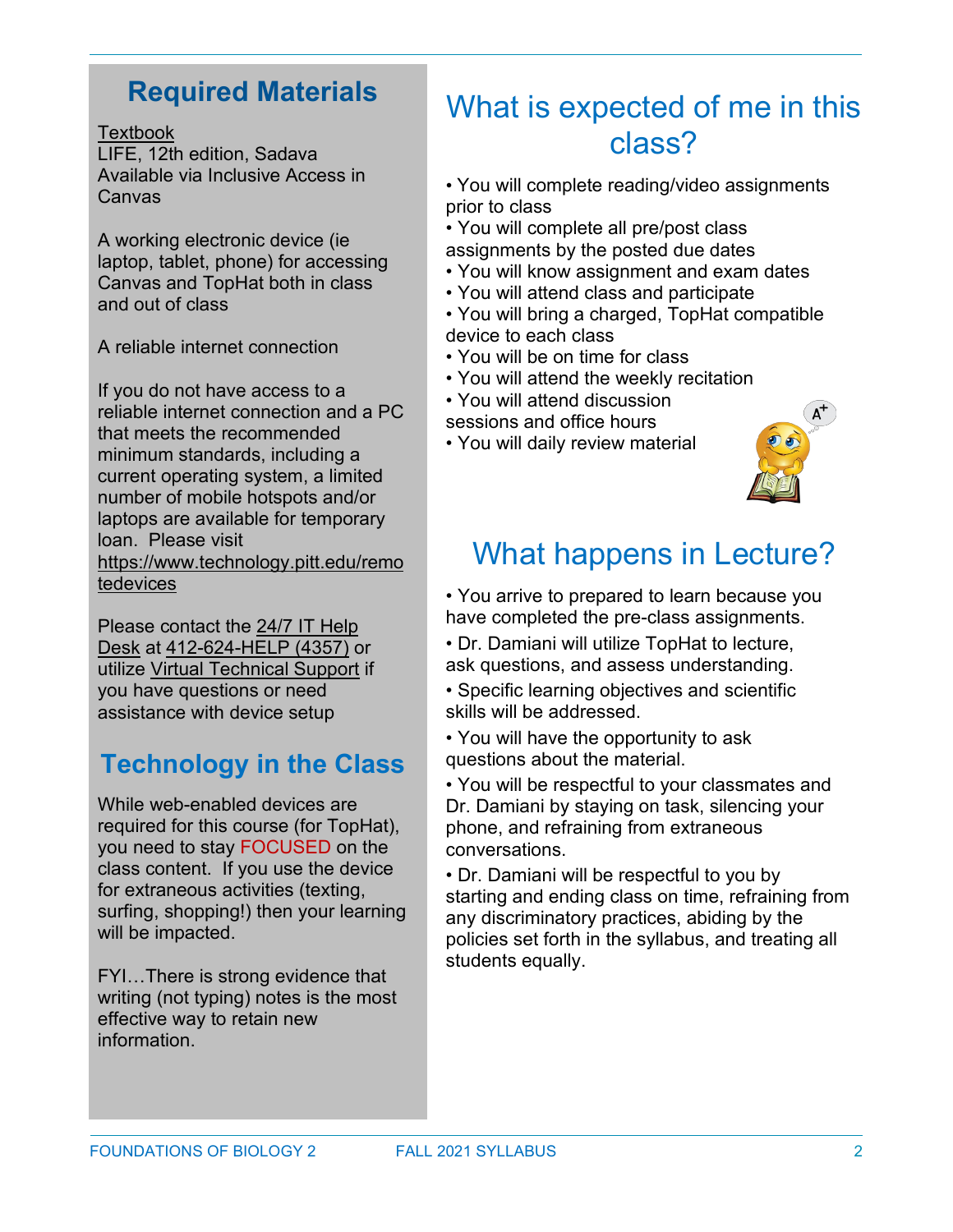## **Where can I find…**

**Syllabus and Course Schedule?** Canvas

#### **Lecture notes BEFORE class?**

You won't find them. I do not post lecture notes before class

**Lecture notes AFTER class?** TopHat

**Homework Assignments?** TopHat/Canvas

**Assessments Dates? Canv** 

**Learning Objectives?** First slides of lecture notes

> **Exam Grades?** Canvas

#### **Announcements?** Canvas

**Classroom Discussion?** Canvas Discussion Board

**Practice Worksheets?** UTA Discussion Hours

#### **UTAs?** Canvas UTA Discussion Hours **Recitations**

**Discussion Hour Times?** Canvas

## What happens in Office Hours and Discussion Sections?

• Each week, I will hold **Office Hours.**

• Office hours will be a synchronous discussion guided by student questions.

• Due to the nature of these synchronous discussions (students asking questions), these sessions will NOT be recorded and posted for review.

• No NEW material will be presented during office hours.

• These are group office hours. I am not readily available for individual meetings. Only matters of high personal priority will be accommodated with a private meeting. Any course content questions or questions regarding study habits or how to improve in the course should be addressed in group office hours, with the UTAs, or on the Canvas discussion board. Individual e-mails regarding content questions or study techniques will not be addressed.

• A team of Undergraduate Teaching Assistants are available to help support you during this course. UTAs will hold **Discussion Hours** throughout the week.

• These sessions will be moderated by UTAs. Dr. Damiani will not be available during these sessions.

If you ask questions in office hours, I may ask you to draw or explain what you know. This is not to embarrass you. It is just a way for me to understand what you know so I know what we need to cover.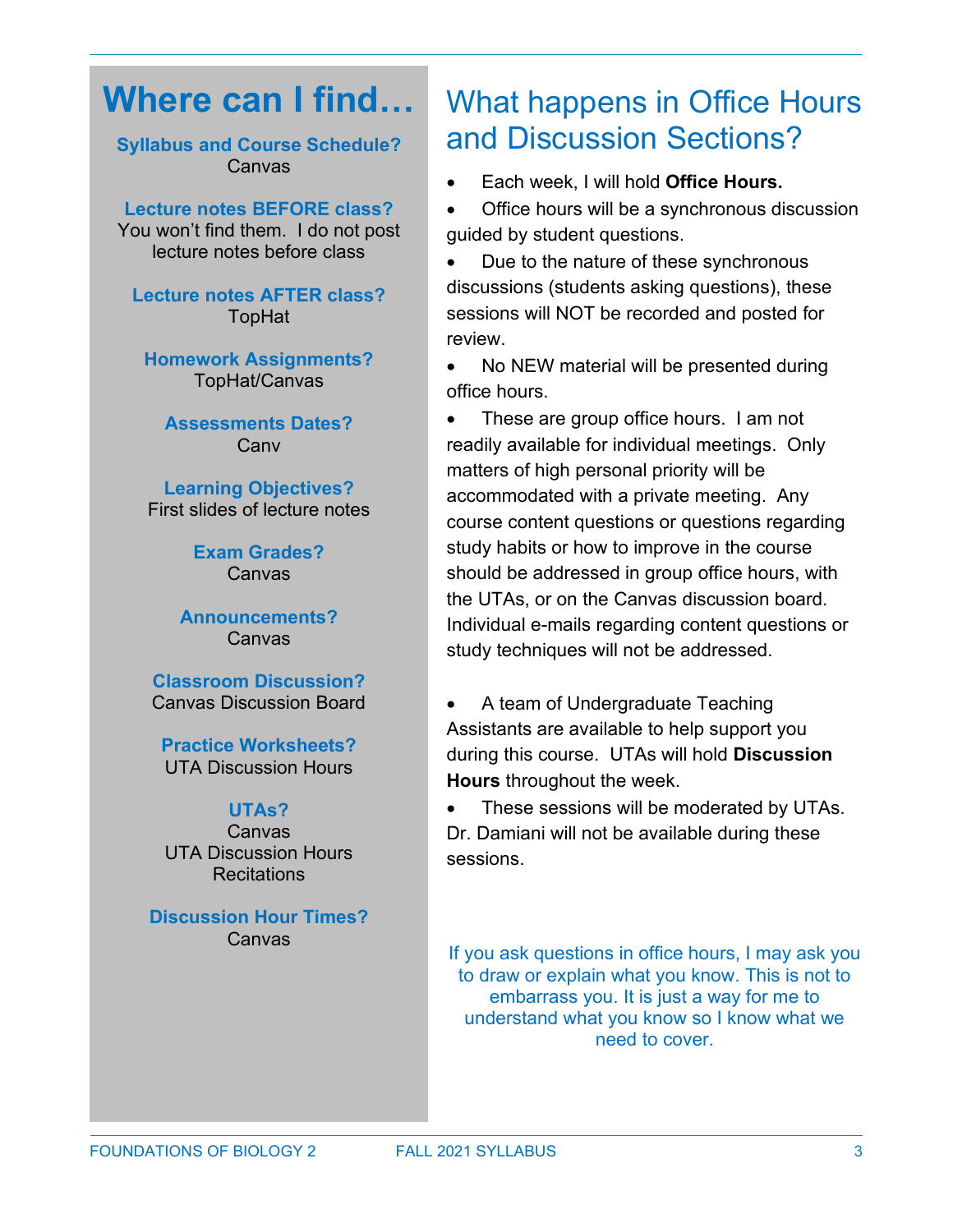## **Mental Health**

Diminished mental health, including significant stress, mood changes, excessive anxiety, or problems with sleeping, can interfere with your academic performance. You have a support network to help you through these challenging times.

If you are in an **EMERGENCY** situation, call 911 or Pitt Police at 412-624-2121.

If your symptoms are due to **FINANCIAL** strain, please visit [https://pitt.libguides.com/assistanceresour](https://pitt.libguides.com/assistanceresources) [ces](https://pitt.libguides.com/assistanceresources) to see all available University resources.

If your symptoms are due to strained **RELATIONSHIPS**, families, or personal crises, please visit the University Counseling Center at <https://www.studentaffairs.pitt.edu/cc/> for free confidential services.

If your symptoms are strictly related to your **COURSE WORK** and performance in this course, please contact me.

Acknowledging that you need help, and getting that help, is smart and courageous.

Resolve Crisis Service (FREE 24-hour crisis service for Allegheny County): 1-888-796-8226

General Mental Health Crisis Response: 412-648-7930

Sexual Assault Response: 412-648-7856

National Suicide Prevention: 1-800- 273-8255

NAMI Hotline: 800-950-6264

## What happens in Recitations?

• Recitations are required.

• You may have a pre-recitation assignment due. Carefully check the due dates.

• You may only attend your assigned recitation section. In rare cases and with a valid excuse, I may provide you a one-time pass to attend a recitation other than your own.

• Material presented in recitation is testable.

• Recitation assignments are worth 10 points each. This can be a mix of accuracy and participation.

Your lowest recitation grade will be dropped If you miss a recitation activity, that will count as your lowest grade and will be the recitation activity that is dropped.

## How can I be successful? PAAADD your grade!

PREPARE for class with pre-class readings and assignments.

ACTIVELY engage with the material. Review,

Review, Review

ATTEND UTA discussion hours and Dr D's ASK for help when you need it. Do not fall behind DAILY spend time with the material.

DRAW figures and

experiments in a sketchpad.

outside of class for review and study

DO NOT underestimate the difficulty of the class!

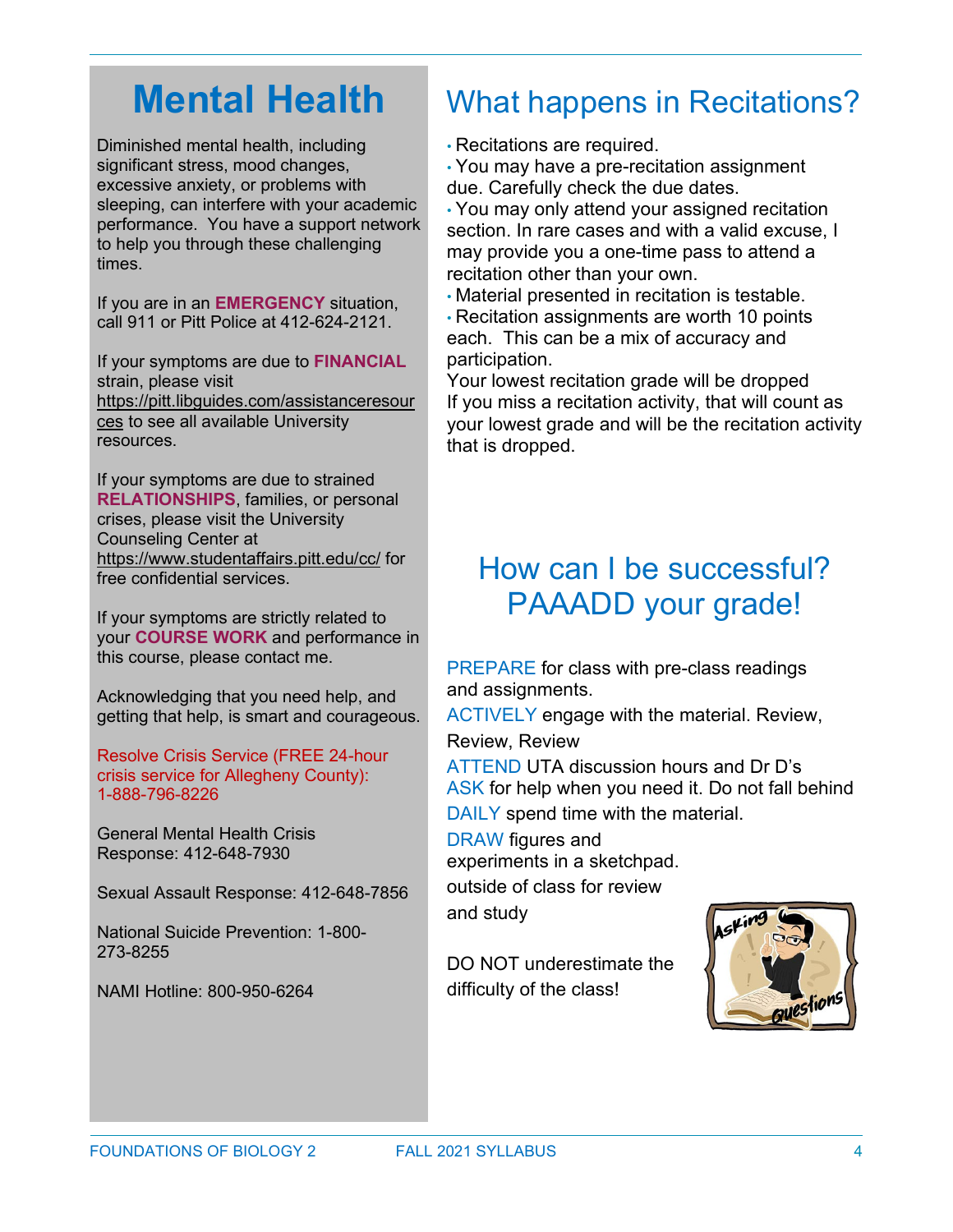## **Quizzes**

#### **6 (six) 50-minute 30-point quizzes**

In-class unless a verified, valid medical excuse is provided

#### **1 (one) OPTIONAL cumulative final examination**

30 points

Given in accordance with Pitt's Final Examination Schedule 50-minute exam period Only used for +/- grading

- NO make-up quizzes will be given. If you miss a quiz, that quiz will serve as your dropped quiz. If you miss more than one quiz, you will receive a 0 on those quizzes.
- If you do not miss a quiz, your lowest quiz score will be automatically dropped.
- Only ONE quiz can be dropped regardless of circumstances.
- All quizzes will be cumulative in nature. You can expect to see at least one question focused on a concept from the previous modules.
- The final exam is completely optional. It will only serve to add a +/- to your grade if you choose to take it. It will not alter your final quiz score or your letter grade. Opting out of the final exam will not hurt your grade.
- You may not reproduce (electronically or mechanically) any part of any quiz/exam in any way.
- Quizzes will NOT be returned. You will have an opportunity to rework the most missed questions from each quiz and ask questions in the recitation following the quiz.

## Grade Calculation

This class will rely on a standards-based grading method. For percentages, 0.5 and above is rounded to the next highest percentage (89.6% rounds to 90%). Anything below 0.5 will not round up.

For an A in this class:

≥ <mark>90%</mark> average on all homework assignments/module activities. Each homework is worth 10 points; 3 can be dropped. The module activities are worth 20 points and will be calculated in with the homework assignments. There are no drops for module activities.

≥ 88% average on all module quizzes (each quiz is worth 20 points; your lowest quiz will be automatically dropped) ≥ 90% average on all recitation activities (each recitation is worth 10 points; 1 can be dropped)

For a B in this class:

- ≥ 80% average on all homework assignments
- ≥ 78% average on all module quizzes
- ≥ 80% average on all recitation activities

For C in this class:

- ≥ 70% average on all homework assignments
- ≥ 70% average on all module quizzes
- ≥ 70% average on all recitation activities

For a D in this class:

- ≥ 60% average on all homework assignments
- ≥ 60% average on all module quizzes
- ≥ 60% average on all recitation activities

Any student not meeting the requirements for a D in the course will receive an F.

+/- in this class will be determined by the OPTIONAL final exam.

Students receiving  $\geq 27$  on the final will receive a + on their earned grade.

Students receiving ≤ 19 on the final will receive  $a -$  on their earned grade.

The final quiz will NOT be averaged in with the 6 module quizzes; it is for +/- grading only.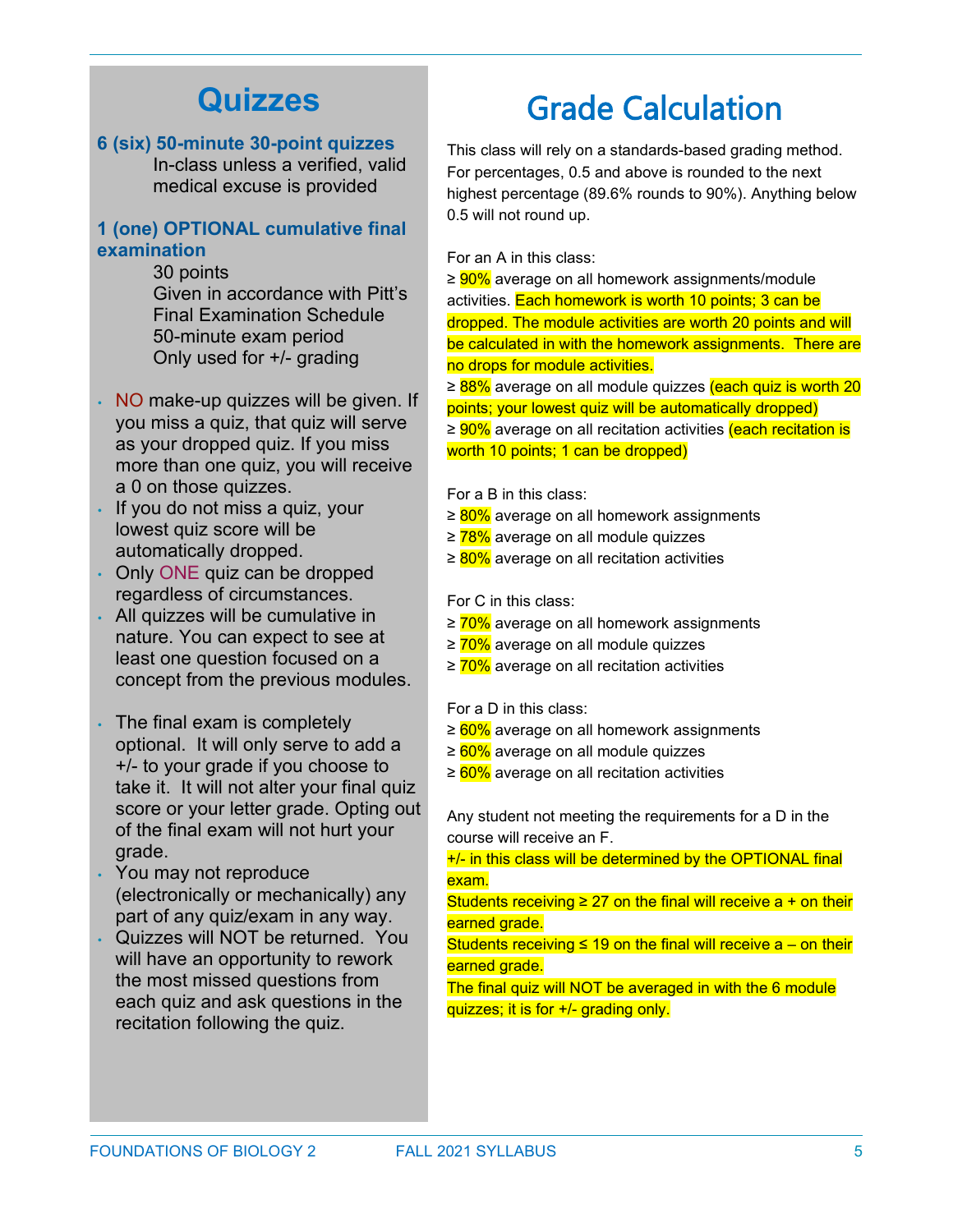### **TopHat Activities**

- ❖ TopHat will be used for homework, activities, in class questions and some assessments.
- ❖ You are responsible for all assignments. Once an assignment closes, it will not reopen.
- ❖ You are expected to have access to a charged, functional TopHat compatible device and a reliable internet connection.
- ❖ If you are caught answering TopHat questions for another student, both of you will receive a 0 for all Top Hat related activities for the semester.
- ❖ Your lowest three 10-point homework assignments will be dropped.

## Technology Used

- ❖ Technology used in this class will include:
	- ❖ Learning Management System: Canvas
	- ❖ Homework Platform: TopHat
	- ❖ Lecture Recordings: Canvas and Panopto
	- ❖ Synchronous Discussions: Zoom
	- ❖ Assessments: TopHat and Canvas

## Grade Calculation

• I will not give extra points so that you can move up to the next letter grade.

• I will not regrade assignments to "find" points

•You cannot make up missed assignments once the assignment closes.

• I will not give extra credit to any individual student

## Class Communication

All communication in this class will be via your University e-mail account or via Canvas announcements.

Discussion boards will be posted on Canvas for general class questions and content questions. Questions regarding course content should NOT be e-mailed to Dr. Damiani. They should be posted on the discussion board so all students will benefit from the answer.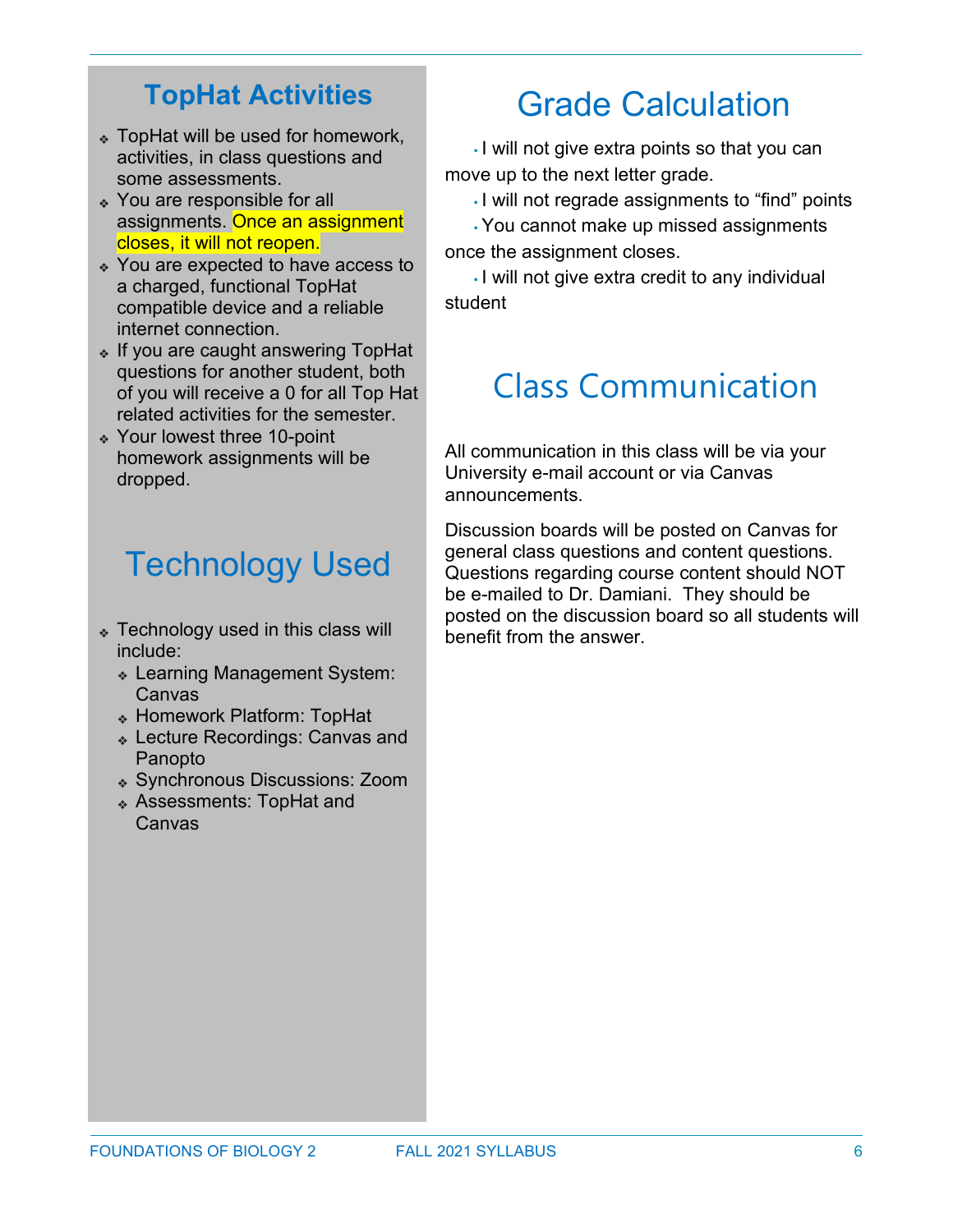## COVID Statement

• This class may have times of remote instruction. This will be dependent on rates of COVID transmission in Allegheny County, the Pitt campus, the local community of Oakland, and the health of the instructor. We will follow guidelines and suggestions put forth by the University of Pittsburgh and Allegheny County.

• As of today (8/27/2021), this class will begin in a remote fashion. Lectures will be delivered synchronously, from 2:00 pm – 2:50 pm, via Zoom. Zoom sessions will be recorded and posted. You are expected to attend class Zoom sessions just as you would normally attend in-person classes. If you desire, you may engage in these remote sessions while sitting in our classroom. You should bring your own laptop/tablet and a pair of headphones.

• Recitations will also be delivered synchronously during your scheduled recitation time. Again, you are expected to attend recitations just as you would normally attend inperson recitations. If you desire, you may engage in these remote sessions while sitting in our classroom. You should bring your own laptop/tablet and a pair of headphones. Recitations will not be recorded.

• As per guidance from the University of Pittsburgh, remote instruction will end on September  $13<sup>th</sup>$ . However, September  $13<sup>th</sup>$  is the date of Quiz 1. Guidance on where/how to take Quiz 1 will be provided by your instructor.

• Until COVID rates in the region decline, all instructor led office hours will be online. The office hour schedule for all online office hours is below. This schedule will change once we resume in person office hours.

- $\cdot$  Wednesdays 11:00 am  $-$  12:00 noon
- Fridays 11:00 am 12:00 noon

• Once in person office hours resume, office hours will shift to the times/places listed on the front page of this syllabus.

## Automatic Drop Policy

For this class, 1 quiz and 3 homework assignments will be automatically dropped. Before ANY other accommodations are made, you will need to use your drops. This means if you are ill, have a tech issue, forget to do an assignment, etc, that missed assignment/quiz will serve as your drop. The reason is irrelevant. Drops come first. Only after all drops are used will any consideration be given to specific personal situations.

## Zoom Policies

The University of Pittsburgh Student Conduct Code applies to online behavior as well as inperson or classroom behavior. You are expected to be professional and respectful when attending class on Zoom. The following are class policies for our meetings with Zoom. Please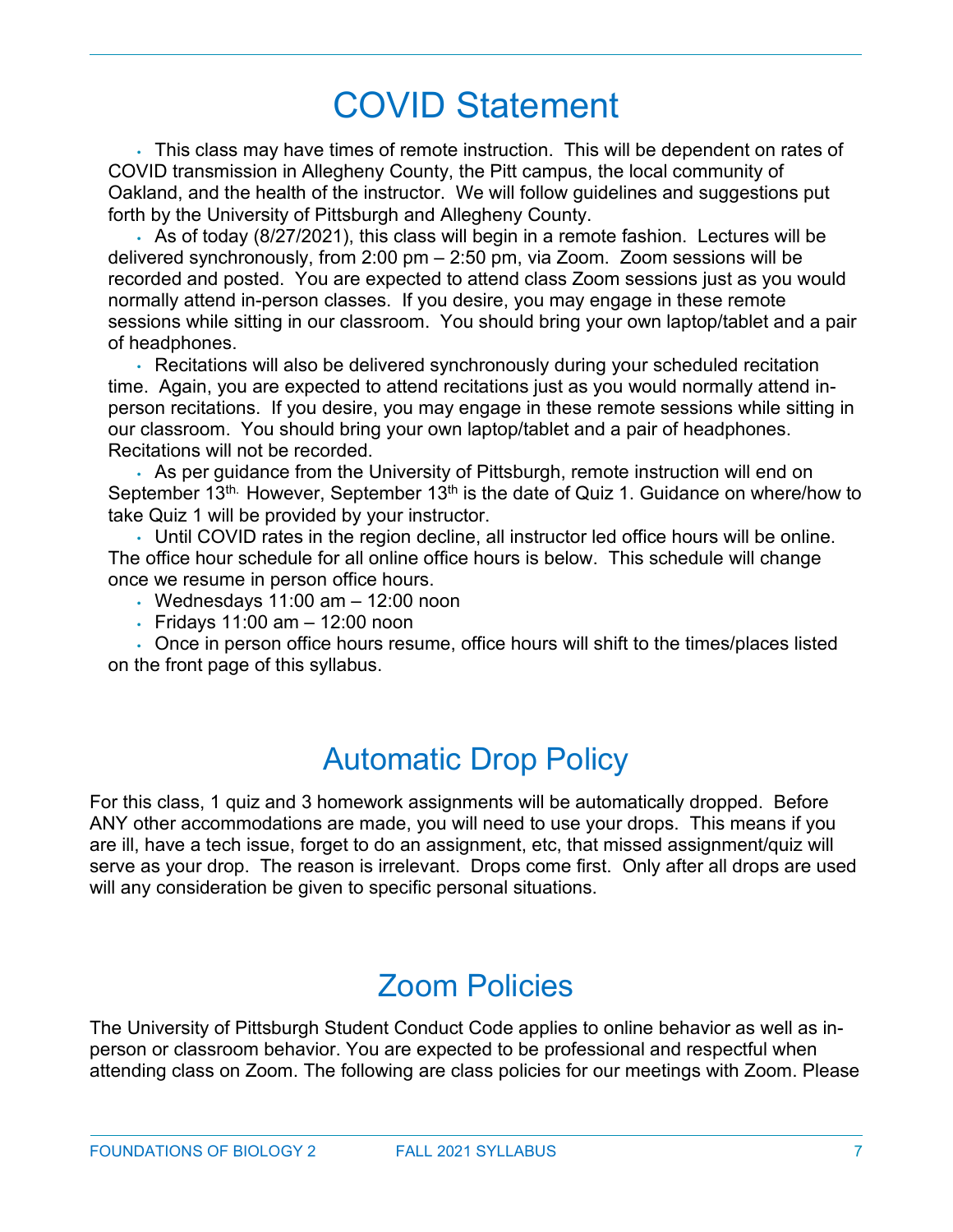read carefully, these policies are effective immediately and apply for the remainder of the semester. All students are expected to adhere to the policies.

### **General**

1. Sign in with your full first name and last name as listed on the class roster. Do not use a nickname or other pseudonym when you log in. It makes it impossible to know who is in attendance. Using your full name quickly sorts students into their groups when needed. Users who do not provide their full names and do not log in with their authenticated Pitt account will NOT be admitted to class.

Exceptions:

Since enrolling in class, some students have changed their names to better reflect their gender identity. If you currently use a different name than what is listed on the official roster, please send a private email so this can be noted on the roster and you can use your current name on Zoom.

If you do not have access to a computer or smartphone with internet access, call into class using a landline phone. This is not optimal; please try to locate an internetenabled device to use for class.

2. Stay focused. Please stay engaged in class activities. Close any apps on your device that are not relevant and turn off notifications.

#### **Video**

1. Turn on your video when possible. It is helpful to be able to see each other

Exceptions:

If you have limited internet bandwidth or no webcam, it is ok to not use video.

If you're unable to find an environment without a lot of visual distractions, it is also ok to turn off your video.

2. Keep it clean. Don't share anything you would not put up on the projector in class!

#### **Audio**

1. Mute your microphone when you are not talking. This helps eliminate background noise.

2. Use a headset when possible. If you own headphones with a microphone, please use them

3. Be in a quiet place when possible. Find a quiet, distraction-free spot to log in. Turn off any music, videos, etc. in the background.

#### **Chat**

1. Stay on topic. Use the chat window for questions and comments that are relevant to class. The chat window is not a place for socializing or posting comments that distract from the course activities.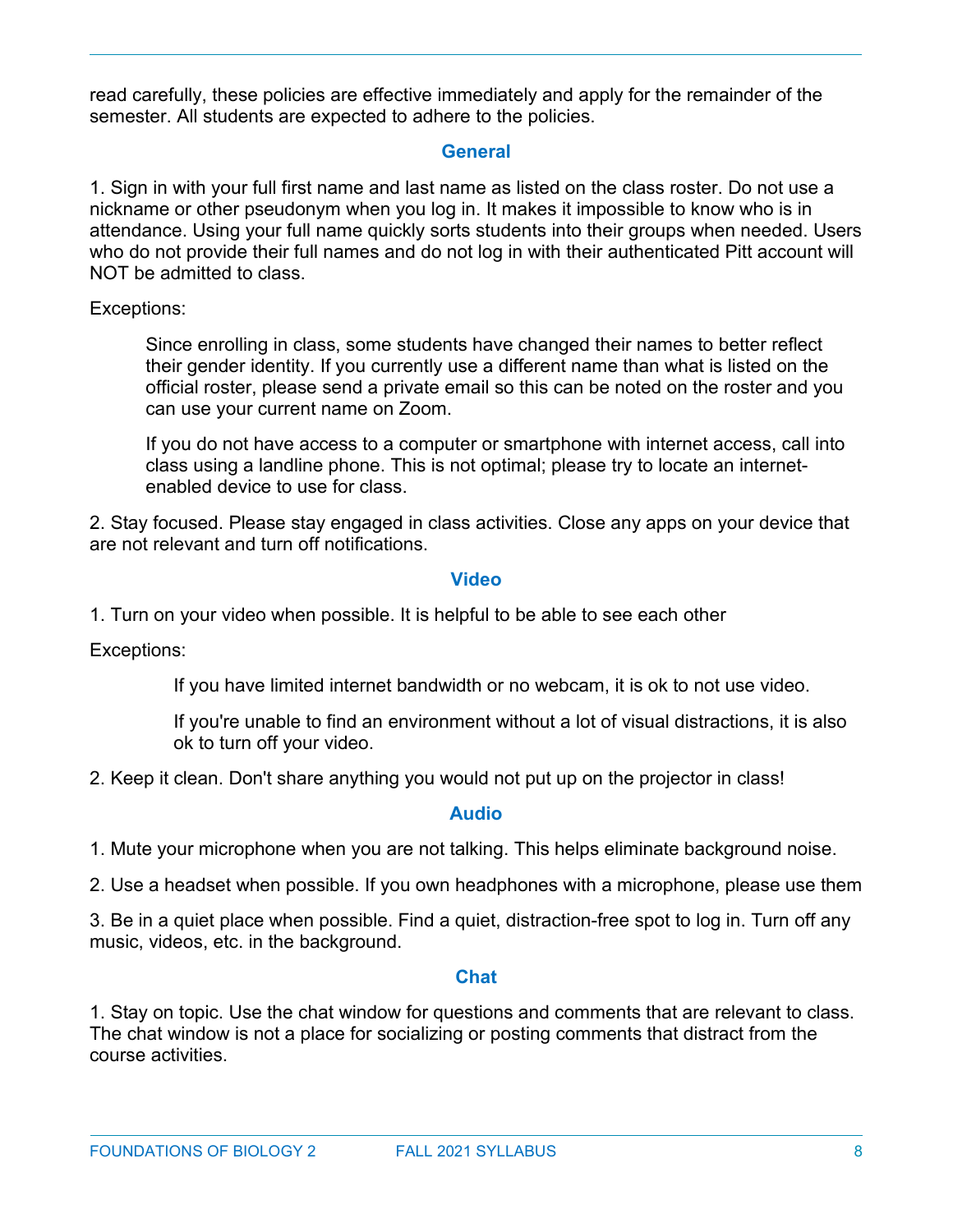ABSOLUTELY NO disrespect or hate speech. Respectful behavior is expected. Consider Zoom a professional environment, and act like you're at a job interview, even when you are typing in the chat

## Inclusive Access

This course is enrolled in the Inclusive Access program, which provides all students with discounted digital course materials through Canvas. Students are automatically enrolled in the program and have access to their course content on Canvas.

The cost of Inclusive Access materials is posted to students' accounts in PittPAY and appears as a course materials fee on the Account Activity tab. Students are able to opt out of the program during the add/drop period. If a student chooses to opt out of the program, the fee is reversed, and the student becomes responsible for acquiring physical copies of any necessary course materials. For more information, visit the University Bookstore Website.

## University Policies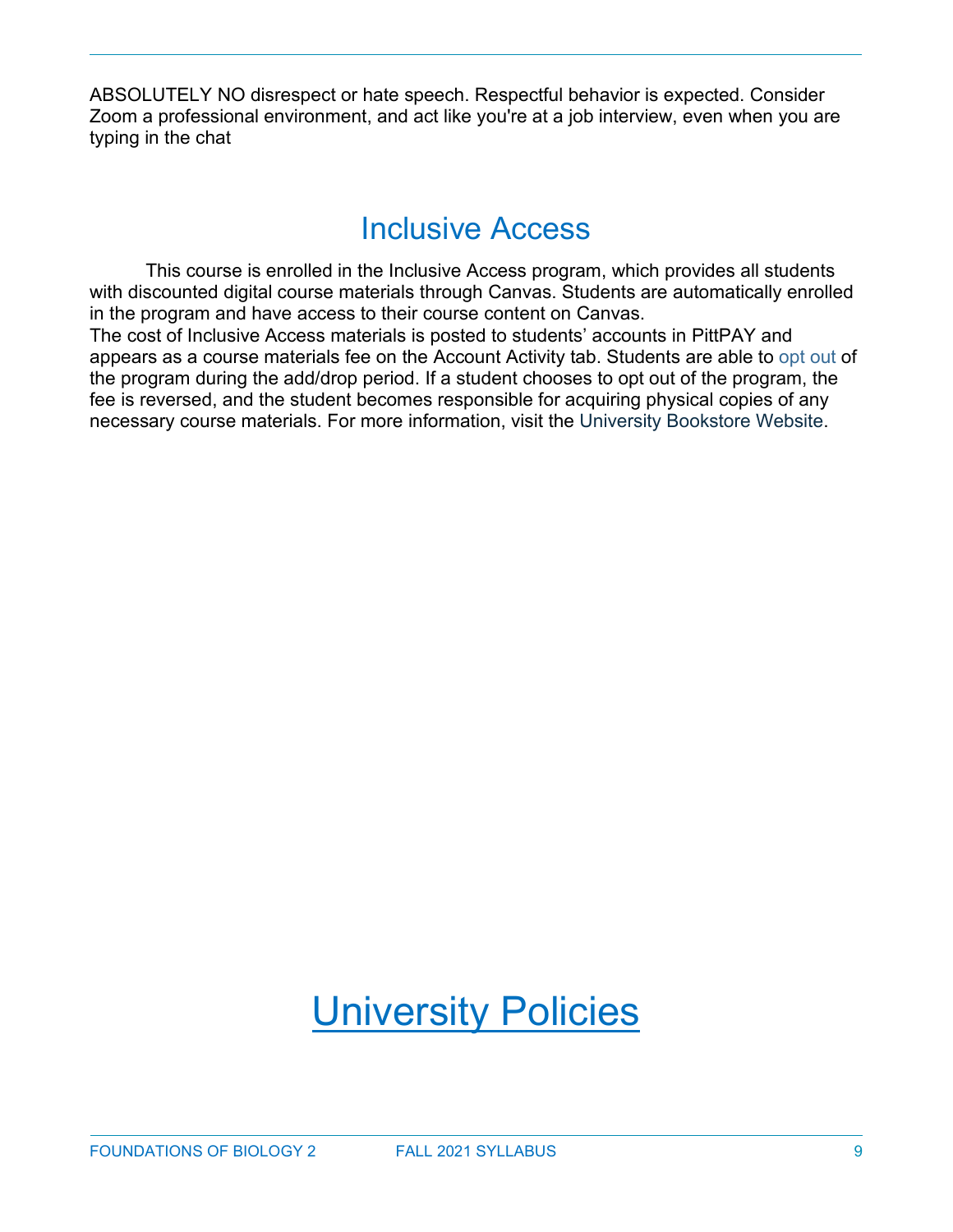## Academic Integrity

• If you are caught cheating on a graded assignment, you will (AT MINIMUM) receive a 0 on the assignment.

• If you are caught cheating on an exam, you will receive a 0 on the exam, an F in the course, and an Academic Integrity Violation Report will be filed.

• Use of unauthorized material during an exam or quiz, including notes, dictionaries, calculators, telephones, smart watches/devices, or any material that would give you an unfair advantage over other students in the class, are forbidden.

• Materials made available to you in this class are my intellectual property. They are for your private use only. Posting or sharing my materials (lecture notes, slides, quizzes, homework, exams, recitation assignments, etc) to any website or with any student not currently enrolled in this course, without my express written permission, is a violation of the academic integrity code.

• Below is the University's Policy on Academic Integrity:

Students in this course are expected to comply with the University of Pittsburgh School of Arts and Sciences Academic Integrity Code located at

[http://www.as.pitt.edu/faculty/policy/integrity.html.](http://www.as.pitt.edu/faculty/policy/integrity.html) Any student suspected of failing to meet the student obligations of the code during the semester will be required to participate in the procedures for adjudication, initiated at the instructor level. This may include, but is not limited to, confiscation of the assignment of any individual suspected of violating the code. A minimum sanction of a zero score for the assignment will be imposed. Violation of the Academic Integrity Code requires the instructor to submit an Academic Integrity Violation Report to the Dean.

### Disability Resources and Services

If you have a disability for which you are or may be requesting an accommodation, you are encouraged to contact both your instructor and Disabilities Resources and Services, 216 William Pitt Union, (412) 648-7890/(412) 383-7355 (TYY), as early as possible in the term. DRS will verify your disability and determine reasonable accommodations for this course.

### E-mail Communication

Each student is issued a University e-mail address (username@pitt.edu) upon admittance. This e-mail address may be used by the University for official communication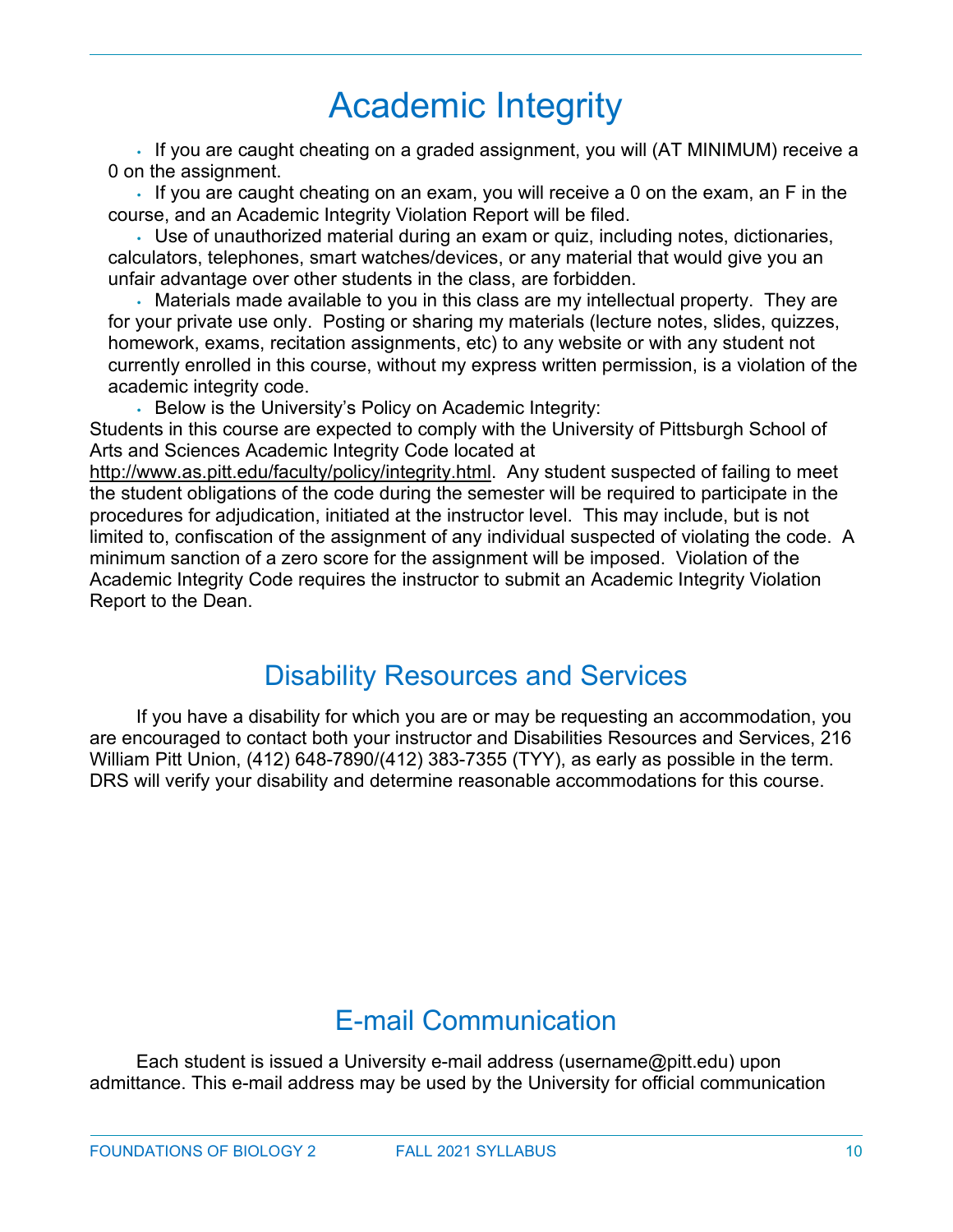with students. Students are expected to read e-mail sent to this account on a regular basis. Failure to read and react to University communications in a timely manner does not absolve the student from knowing and complying with the content of the communications. The University provides an e-mail forwarding service that allows students to read their e-mail via other service providers (e.g., Hotmail, AOL, Yahoo). Students that choose to forward their email from their pitt.edu address to another address do so at their own risk. If e-mail is lost as a result of forwarding, it does not absolve the student from responding to official communications sent to their University e-mail address. To forward e-mail sent to your University account, go to http://accounts.pitt.edu, log into your account, click on Edit Forwarding Addresses, and follow the instructions on the page. Be sure to log out of your account when you have finished. (For the full E-mail Communication Policy, go to [www.bc.pitt.edu/policies/policy/09/09-10-01.html.\)](http://www.bc.pitt.edu/policies/policy/09/09-10-01.html.))

### Health and Safety Statement

In the midst of this pandemic, it is extremely important that you abide by public health regulations and University of Pittsburgh health standards and guidelines. While in class, at a minimum, this means that you must wear a face covering and comply with physical distancing requirements; other requirements may be added by the University during the semester. These rules have been developed to protect the health and safety of all community members. Failure to comply with these requirements will result in you not being permitted to attend class in person and could result in a Student Conduct violation. For the most up-to-date information and guidance, please visit coronavirus.pitt.edu and check your Pitt email for updates before each class.

### **Accessibility**

The Canvas LMS platform was built using the most modern HTML and CSS technologies and is committed to W3C's Web Accessibility Initiative and Section 508 guidelines. Specific details regarding individual feature compliance are documented and updated regularly.

### Diversity and Inclusion

The University of Pittsburgh does not tolerate any form of discrimination, harassment, or retaliation based on disability, race, color, religion, national origin, ancestry, genetic information, marital status, familial status, sex, age,

sexual orientation, veteran status or gender identity or other factors as stated in the University's Title IX policy. The University is committed to taking prompt action to end a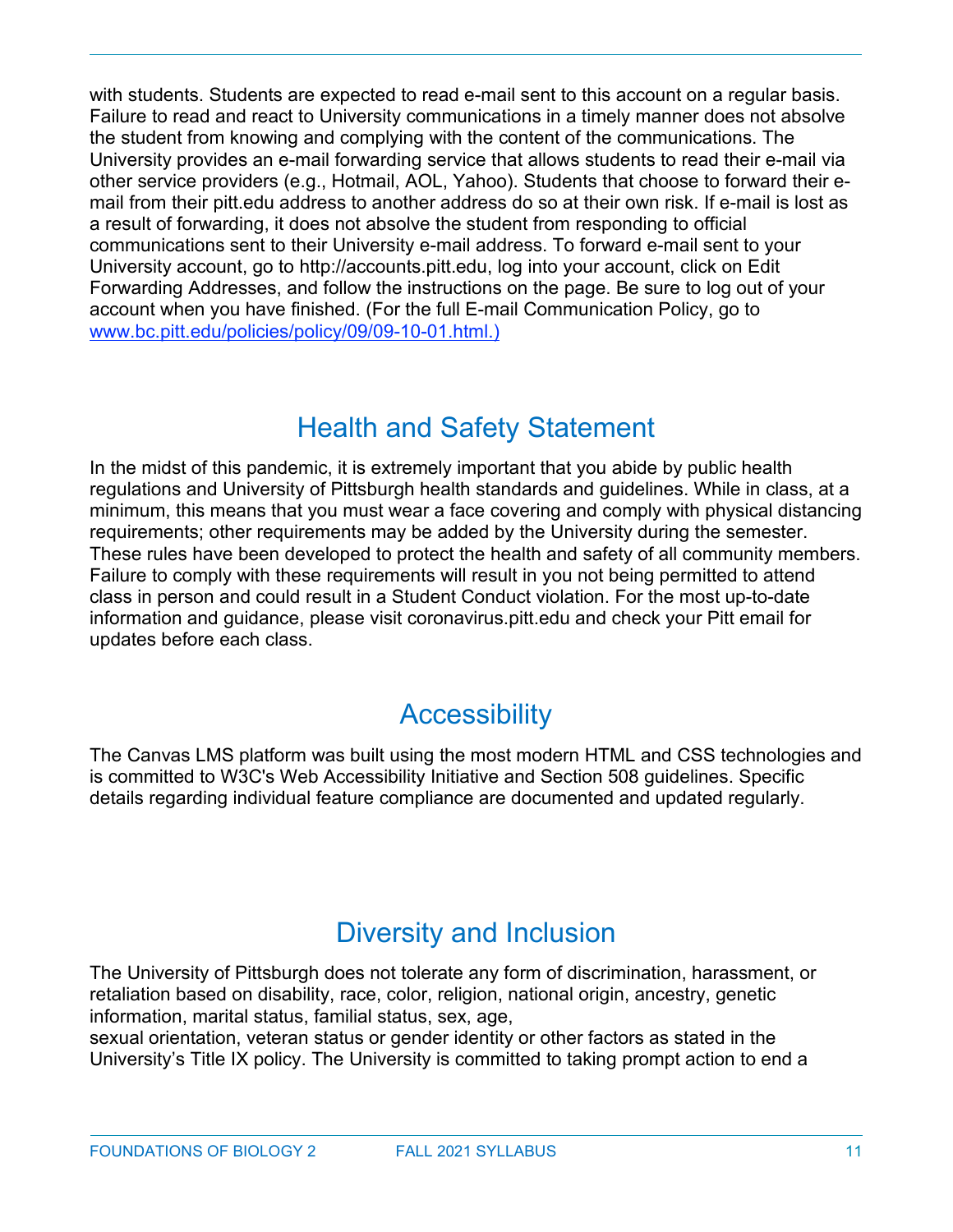hostile environment that interferes with the University's mission. For more information about policies, procedures, and practices, see: [https://www.diversity.pitt.edu/civil-rights-title-ix-compliance/policies-procedures-and-practices.](https://www.diversity.pitt.edu/civil-rights-title-ix-compliance/policies-procedures-and-practices)

I ask that everyone in the class strive to help ensure that other members of this class can learn in a supportive and respectful environment. If there are instances of the aforementioned issues, please contact the Title IX Coordinator, by calling 412-648-7860, or e-mailing titleixcoordinator@pitt.edu. Reports can also be filed online: [https://www.diversity.pitt.edu/make-report/report-form.](https://www.diversity.pitt.edu/make-report/report-form)

You may also choose to report this to a faculty/staff member; they are required to communicate this to the University's Office of Diversity and Inclusion. If you wish to maintain complete confidentiality, you may also contact the University Counseling Center (412-648- 7930)

### Natural Science General Education Requirement

This course fulfills one Dietrich School of Arts and Sciences Natural Science General Education Requirement (GER) as described for the GERs starting Fall 2018 (term 2191). That GER reads as follows:

Three Courses in the Natural Sciences

These will be courses that introduce students to scientific principles and concepts rather than offering a simple codification of facts in a discipline or a history of a discipline. The courses may be interdisciplinary, and no more than two courses may have the same primary departmental sponsor.

The instructor reserves the right to alter the syllabus and the course schedule as necessary. If changes occur, they will be clearly communicated in class and a revised syllabus and course schedule will be provided.

## **Course Schedule**

| Date | <b>Topics Covered</b> | <b>Textbook/Paper</b><br><b>Readings</b> |
|------|-----------------------|------------------------------------------|
|------|-----------------------|------------------------------------------|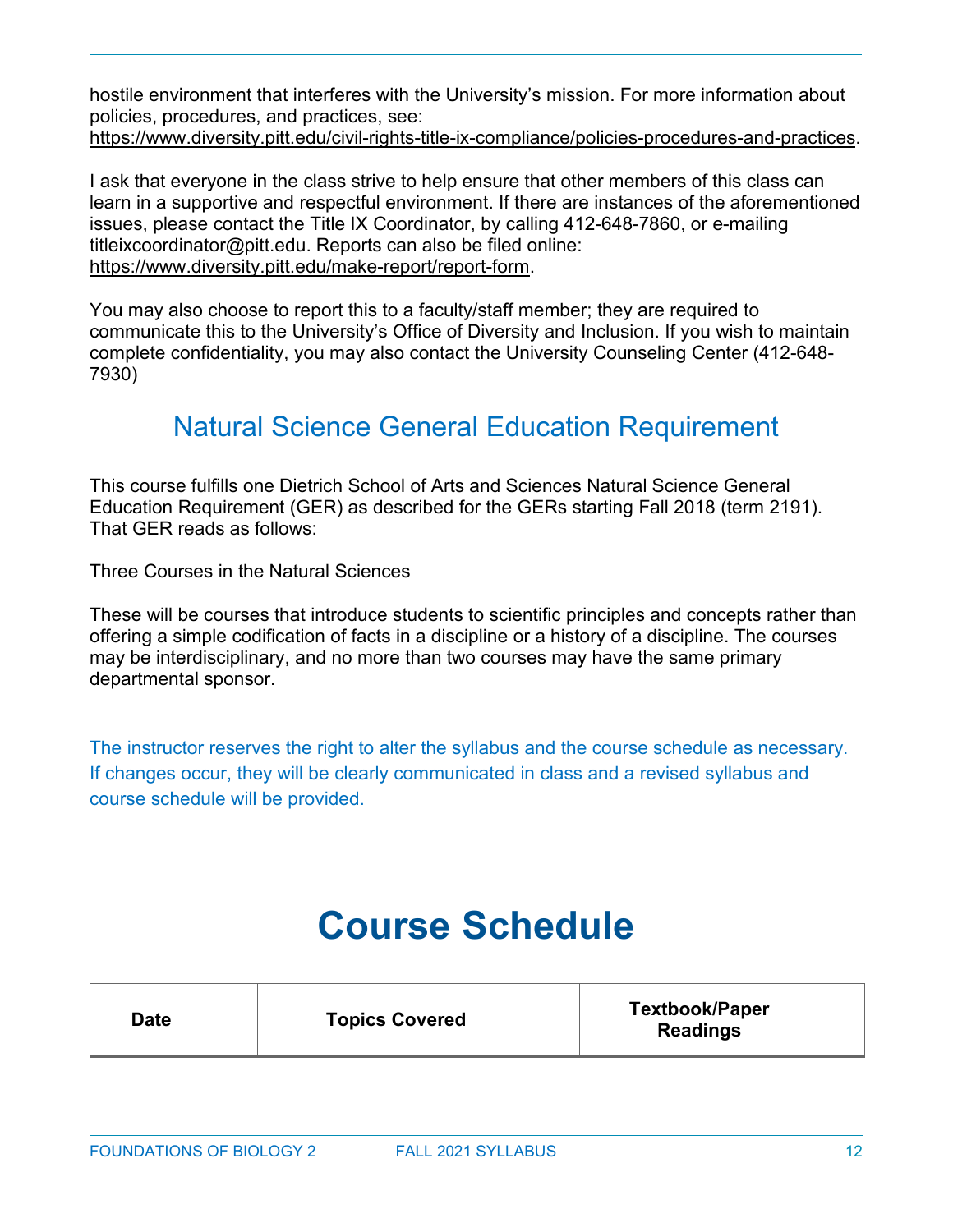| W <sub>0</sub><br>Friday                                                   | Introduction to Foundations of<br><b>Biology 2</b>   |                                 |  |
|----------------------------------------------------------------------------|------------------------------------------------------|---------------------------------|--|
| Module 7: Human Health                                                     |                                                      |                                 |  |
| W <sub>1</sub><br>Monday                                                   | Intro to Symbiotic<br>Relationships                  | E-book: 54, 54.1                |  |
| Tuesday<br>Recitation                                                      |                                                      |                                 |  |
| Wednesday                                                                  | <b>Parasitic Relationships</b><br><b>Blood Cells</b> | E-book: 54.2, 40, 40.1,         |  |
| Friday                                                                     | Innate Immunity                                      | E-book: 40.2                    |  |
| W <sub>2</sub><br>Monday                                                   | <b>No Class</b>                                      |                                 |  |
| Tuesday<br>Recitation                                                      | <b>Boyle Module</b>                                  |                                 |  |
| Wednesday                                                                  | <b>Humoral Immunity</b>                              | E-book: 40.3, 40.4, 40.5        |  |
| Friday                                                                     | <b>Cell Mediated Immunity</b>                        | E-book: 40.3, 40.4, 40.5        |  |
| Module 1: DNA Structure and Function, Replication,<br><b>Central Dogma</b> |                                                      |                                 |  |
| W <sub>3</sub><br>Monday                                                   | <b>Module 7 Quiz</b><br>Return to In-Person Learning |                                 |  |
| Tuesday<br>Recitation                                                      | Module 7 Quiz Rework<br><b>Quiz Reflection</b>       |                                 |  |
| Wednesday                                                                  | Hershey Chase/DNA                                    | E-book: 13, 13.1                |  |
| Friday                                                                     | <b>Meselson Stahl Experiment</b>                     | E-book: 13.2, 13.3              |  |
| <b>W4</b><br>Monday                                                        | <b>DNA Replication</b><br><b>Activity Posted</b>     | E-book: 13.3                    |  |
| Tuesday<br>Recitation                                                      | <b>DNA Replication Questions</b>                     | SOL: 47-63                      |  |
| Wednesday                                                                  | <b>DNA Replication</b><br>Telomeres/<br>Proofreading | E-book: 13.3, 13.4              |  |
| Friday                                                                     | <b>Central Dogma</b>                                 | E-book: 14, 14.1, 14.2,<br>14.5 |  |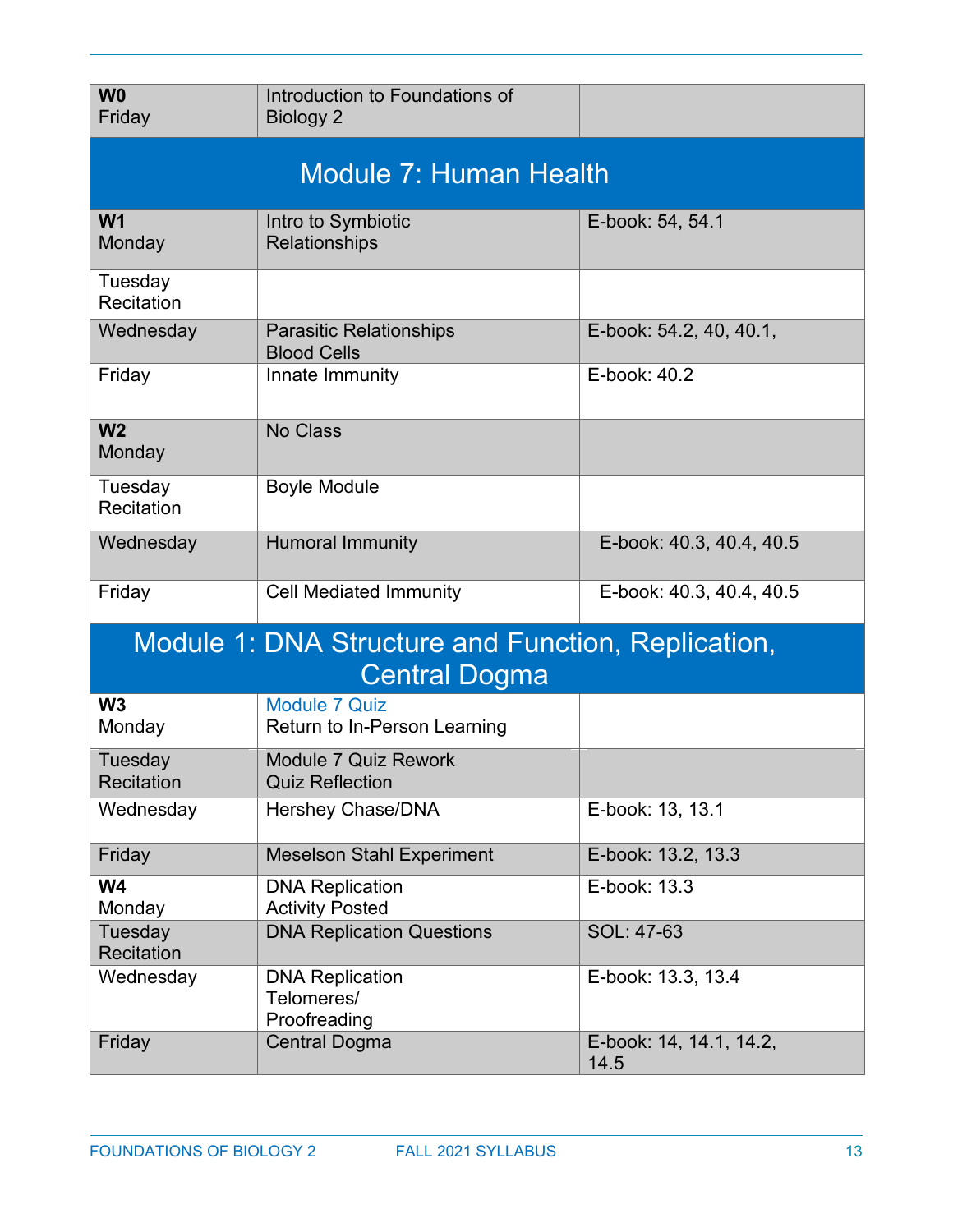| <b>Module 2: Transcription and Translation</b>     |                                                                        |                                                                           |  |
|----------------------------------------------------|------------------------------------------------------------------------|---------------------------------------------------------------------------|--|
| W <sub>5</sub><br>Monday                           | <b>Module 1 Quiz</b><br><b>Transcription in Eukaryotes</b><br>(Online) | E-book: 14.3                                                              |  |
| Tuesday<br>Recitation                              | <b>Exam Rework and Reflection</b>                                      |                                                                           |  |
| Wednesday                                          | <b>Transcription in Prokaryotes</b><br>mRNA Processing                 | E-book: 14.3<br>Prokaryotic/Eukaryotic<br><b>Transcription Comparison</b> |  |
| Friday                                             | Translation<br><b>Protein Processing/</b><br><b>Mutations</b>          | E-book: 14.6, 14.7, 15,<br>15.1                                           |  |
| <b>W6</b><br>Monday                                | <b>Berman Translation Module</b>                                       | https://www.ncbi.nlm.nih.g<br>ov/pmc/articles/PMC54197<br>41/             |  |
| Tuesday<br>Recitation                              | Gene Expression: From DNA<br>to Protein                                |                                                                           |  |
| Wednesday                                          | <b>DNA Problems (SMA)</b>                                              |                                                                           |  |
| Friday                                             | Module Wrap-Up<br>Module 2 Assessment Prep                             |                                                                           |  |
| <b>Module 3: Gene Regulation and Biotechnology</b> |                                                                        |                                                                           |  |
| W <sub>7</sub><br>Monday                           | <b>Module 2 Quiz</b><br>Vampire Murder/STR/PCR<br>(online)             | E-book: 13.5, 15.3                                                        |  |
| Tuesday<br><b>Recitation</b>                       | <b>PCR Primer Design/Druid</b><br><b>Dracula</b>                       |                                                                           |  |
| Wednesday                                          | <b>Prokaryotic Gene Regulation</b>                                     | E-book: 16, 16.1, 18.4                                                    |  |
| Friday                                             | NO CLASS-FALL BREAK                                                    |                                                                           |  |
| W <sub>8</sub><br>Monday                           | <b>Eukaryotic Gene Regulation</b>                                      | E-book: 16.2                                                              |  |
| Tuesday<br><b>Recitation</b>                       | <b>TAS2R38</b>                                                         |                                                                           |  |
| Wednesday                                          | <b>Eukaryotic Gene Expression</b>                                      | E-book: 16.4,16.5                                                         |  |
| Friday                                             | Sequencing and Restriction<br><b>Enzymes</b>                           | E-book: 18.1, 18.2, 18.3                                                  |  |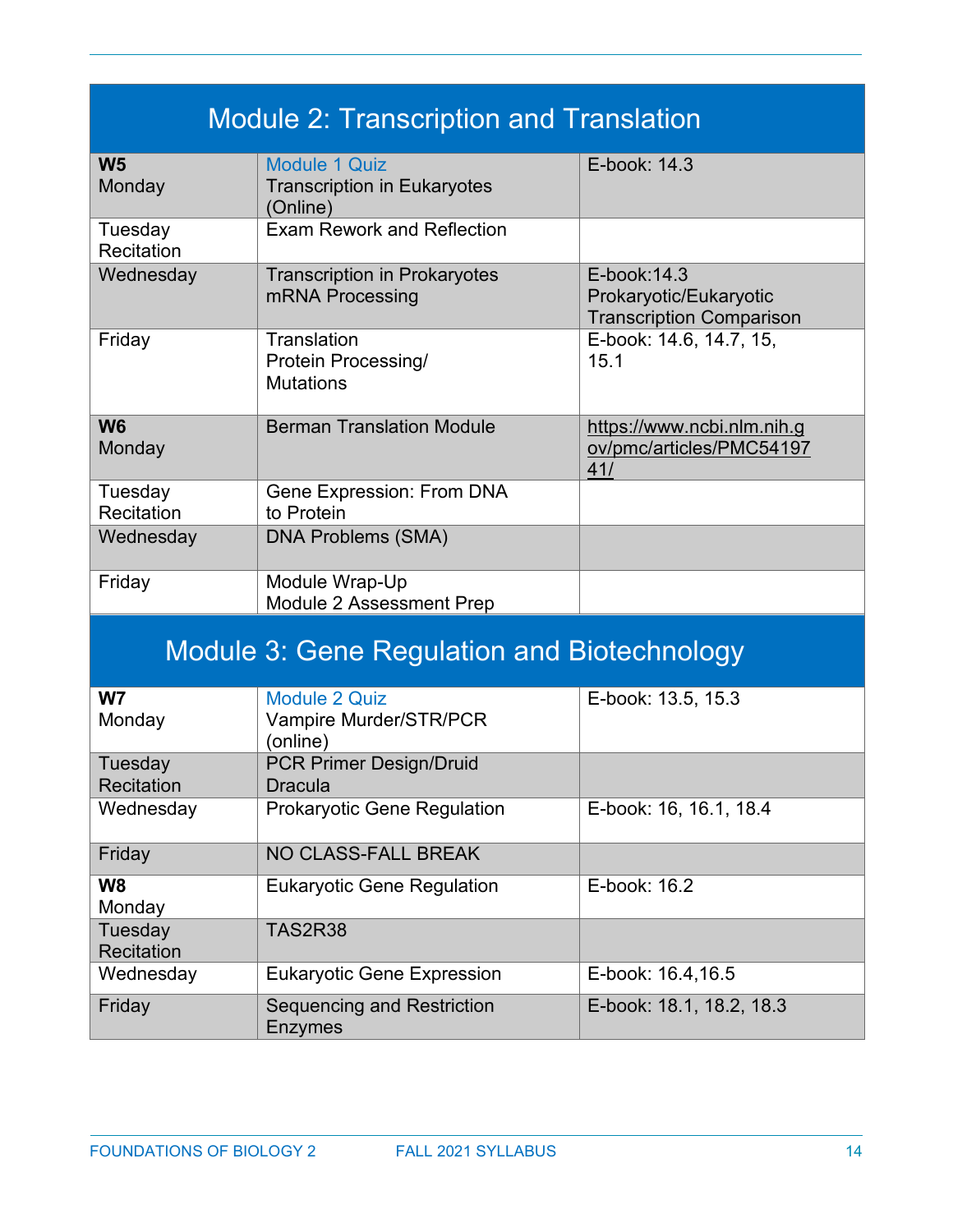| <b>Module 4: Evolution</b>           |                                                  |                                       |  |
|--------------------------------------|--------------------------------------------------|---------------------------------------|--|
| W <sub>9</sub>                       | <b>Module 3 Quiz</b>                             | E-book: 19, 19.1                      |  |
| Monday                               | Introduction to Evolution (online)               |                                       |  |
| Tuesday<br>Recitation                | <b>Hardy Weinberg</b>                            | E-book: 19.3                          |  |
| Wednesday                            | <b>Natural Selection and</b><br><b>Mutations</b> | E-book: 19.2, 19.4, 19.5              |  |
| Friday                               | Selection<br><b>Genetic Drift and Gene Flow</b>  | E-book: 19.2, 19.4, 19.5              |  |
| <b>W10</b><br>Monday                 | Non-random mating                                | E-book: 19.2, 19.4, 19.5              |  |
| Tuesday<br>Recitation                | <b>H-W Problems</b><br><b>Scenario Questions</b> |                                       |  |
| Wednesday                            | Phylogenies                                      | E-book: 20, 20.1, 20.2                |  |
| Friday                               | Phylogenies/Phylogenetic Tree<br>Problems        | E-book: 20, 20.1, 20.2                |  |
|                                      | Module 5: Ecology                                |                                       |  |
| <b>W11</b><br>Monday                 | <b>Module 4 Quiz</b>                             |                                       |  |
| Tuesday<br><b>Recitation</b>         |                                                  |                                       |  |
| Wednesday                            | <b>Species Concepts</b>                          | E-book: 22, 22.1                      |  |
| Friday                               | <b>Allopatric and Sympatric</b><br>Speciation    | E-book: 22.3, 22.4                    |  |
| <b>W12</b><br>Monday                 | <b>Behavior</b>                                  | E-book: 51, 51.1, 51.2,<br>51.4, 51.5 |  |
| Tuesday<br>Recitation                | Richards-Zawacki Module                          |                                       |  |
| Wednesday                            | <b>Species Interactions</b>                      | E-book: 51, 51.1, 51.2, 51.4,<br>51.5 |  |
| Friday                               | Module Wrap-Up                                   | E-book: Revisit Chapter 54            |  |
| <b>W13</b>                           | <b>NO CLASS</b><br><b>THANKSGIVING BREAK</b>     |                                       |  |
| <b>Module 6: Humans and Microbes</b> |                                                  |                                       |  |